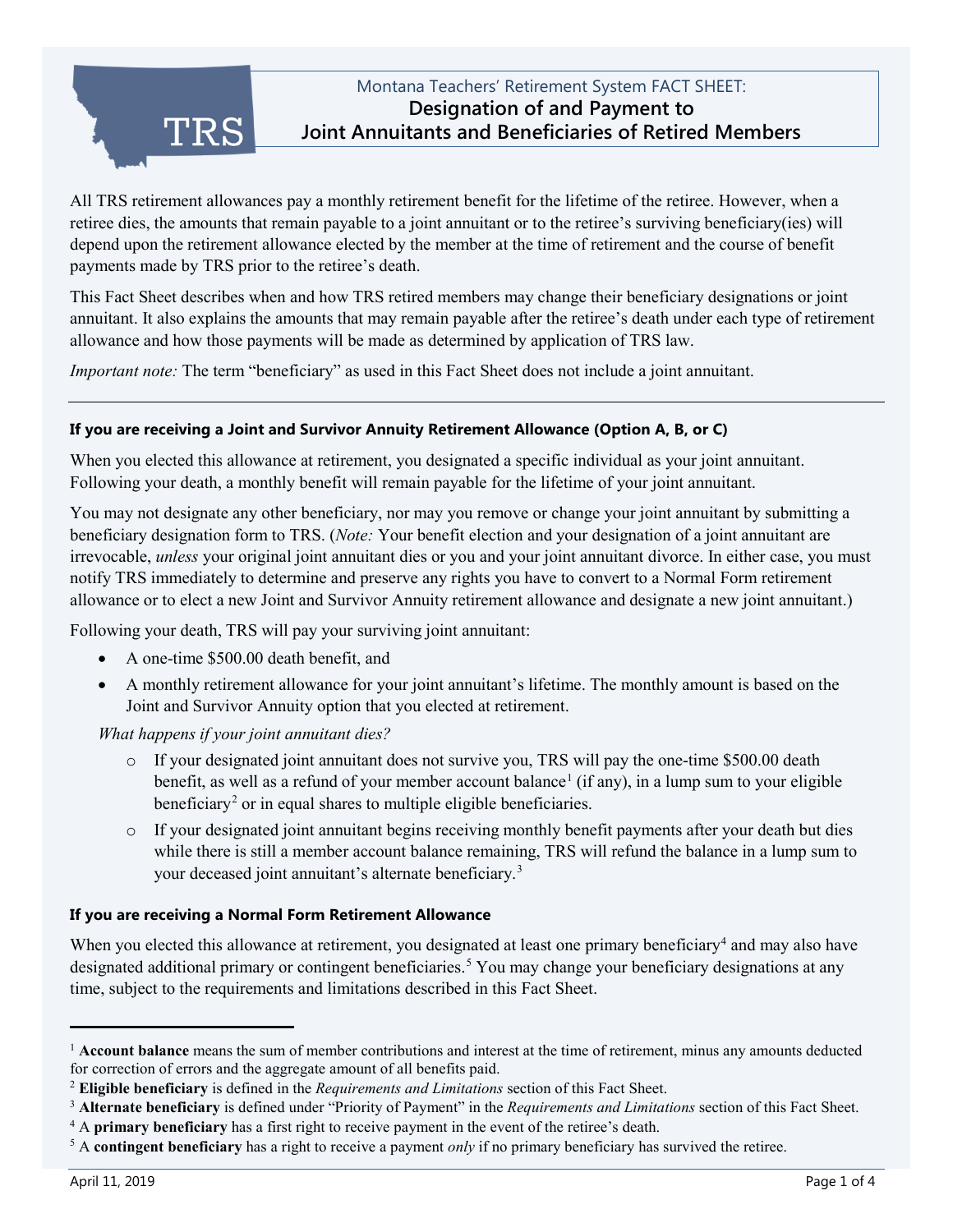Under the Normal Form allowance, **no** monthly benefit remains payable following your death, but TRS will pay:

- A one-time \$500.00 death benefit, and
- A refund of your member account balance, if any.

The amount payable will be paid in a lump sum to your eligible beneficiary. If you have multiple eligible beneficiaries, TRS will divide the amount payable equally among them.

## **If you are receiving a 10- or 20-Year Period Certain and Life Retirement Allowance**

When you elected this allowance at retirement, you designated at least one primary beneficiary and may also have designated additional primary or contingent beneficiaries. You may change your beneficiary designations at any time, subject to the requirements and limitations described in this Fact Sheet.

Following your death, TRS will pay your eligible beneficiary:

- A one-time \$500.00 death benefit, and
- A monthly benefit, *only* if you die before you have received a monthly benefit for the 10- or 20-year period certain. The amounts payable will be paid as follows.
	- o If your eligible beneficiary is an **individual**: TRS will pay a monthly benefit for the remainder of the period certain. If you have multiple individual beneficiaries, TRS will divide the monthly benefit equally among them. If one of the multiple individual beneficiaries then passes away, TRS will redirect that individual's portion of the benefit to the surviving beneficiaries. If all beneficiaries die before the end of the period certain, TRS will make a lump-sum payment to the alternate beneficiary of the last living eligible beneficiary in the amount determined by the retirement system to be the actuarial present value of benefits payable for remainder of the period certain.
	- o If your eligible beneficiary is an **estate** or **trust**: Rather than a monthly payment, TRS will make a lumpsum distribution of the amount determined by the retirement system to be the actuarial present value of benefits payable for remainder of the period certain.

*Important note.* All months for which a benefit has been paid to you will count against the period certain, regardless of the number of calendar months *in which* TRS has made payment to you.

*Example.* You are eligible for retirement effective July 1 but your retirement application materials are not completed and verified until the following January. TRS issues your first monthly benefit payment at the end of January, and that payment includes retroactive benefits for the previous six months. All seven months of benefits count against the 10- or 20-year period certain.

# REQUIREMENTS and LIMITATIONS

## **Changing your beneficiary designations**

If you are receiving a TRS retirement allowance that permits you to change your beneficiary designations as described above, you may contact TRS to request the appropriate beneficiary designation form.

You may designate an **individual** (a human being), your **estate**, or your **trust** as your beneficiary, subject to the following requirements:

• An individual must have a Social Security number assigned to be designated as your beneficiary. You must provide on the beneficiary designation form the individual's SSN, full legal name, date of birth, gender, and relationship to you.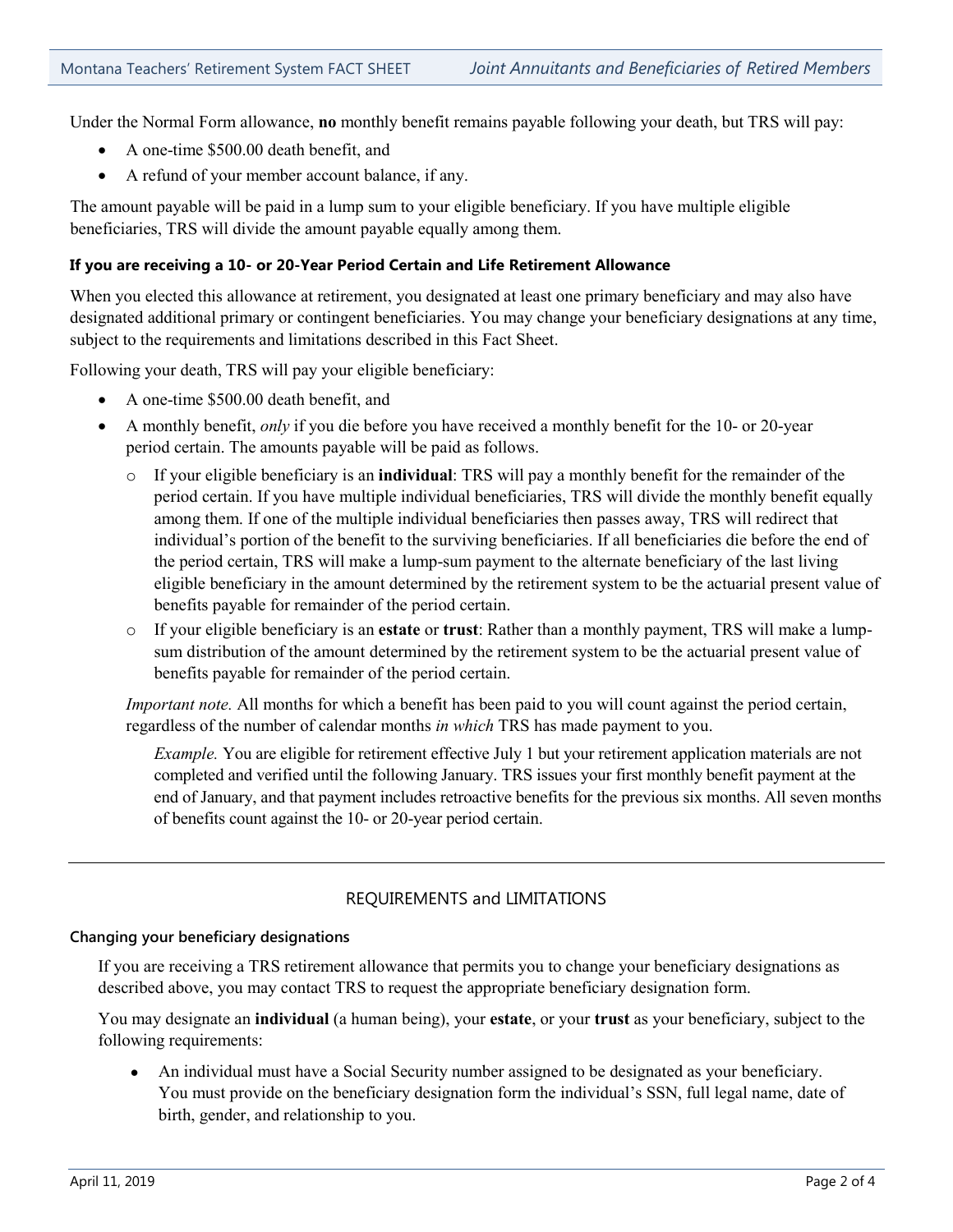- If you designate your trust as your beneficiary, you must submit appropriate legal documentation with your beneficiary designation form showing that the trust legally exists, that it was created by you as the trustor or grantor, and that it is irrevocable or will become irrevocable upon your death.
- If you designate either your estate or your trust as your primary beneficiary, you may not designate any other beneficiary. If you designate your estate or your trust as your contingent beneficiary, you may not designate any other contingent beneficiary.

See *Eligible Beneficiaries*, below, for a list of criteria TRS will apply in determining which beneficiary/ies will be eligible to receive payment following your death.

## **Designating a minor child as a beneficiary**

You may designate *any* minor child as your beneficiary. However, TRS is prohibited by law from making payment of any amount *directly* to a minor child. (Under Montana law, "minor child" for this purpose means any child under the age of 21.) TRS will make payment only to an individual legally authorized to receive the funds on behalf of the minor child by virtue of:

- court appointment as the child's conservator or guardian, or
- designation by the TRS member as a custodian for the minor child in conformity with the Montana Uniform Transfers to Minors Act.<sup>[6](#page-2-0)</sup>

This means that if you designate a minor child as your beneficiary, you should also designate a custodian. If you should pass away before the child reaches the age of 21 and you did not designate a custodian, and there is no court-appointed conservator or guardian, TRS will be unable to make payment, even to the custodial parent. TRS will be required to withhold payment until a conservator or guardian is appointed or until the child turns 21.

## **Removing your spouse as a beneficiary**

You are not required to designate your spouse as your beneficiary; however, if you do, you must meet additional requirements to change your spouse/beneficiary designation. If you submit a new beneficiary designation that either removes your spouse as your beneficiary or names another beneficiary to receive a share of any benefits that might have become payable to your spouse, TRS will require you to certify your marital status.

**If a divorce is pending,** Montana law prohibits you from revoking or reducing your spouse's beneficiary interest (i.e., his or her right to receive payment as your beneficiary) *unless*:

- A court order authorizes you to do so, pending the final divorce decree, or
- Your spouse waives his or her beneficiary interest in writing.

If your divorce is pending, TRS requires that you submit either a court order signed by the judge in your divorce action or a *Spouse's Voluntary Waiver of Beneficiary Interest* form (provided by TRS) signed by the spouse beneficiary in front of a notary public. TRS must receive and verify the appropriate documentation before your new beneficiary designation can take effect.

Please note: Submitting a beneficiary designation form to TRS has no effect on your own or your ex-spouse's rights under the terms of a Family Law Order (FLO).

## **Eligible beneficiaries**

An **eligible beneficiary** is a designated *or* alternate beneficiary entitled to receive all or a share of amounts payable by TRS following your death as a retired member.

j

<span id="page-2-0"></span><sup>6</sup> "MUTMA," Title 72, Ch. 26, MCA